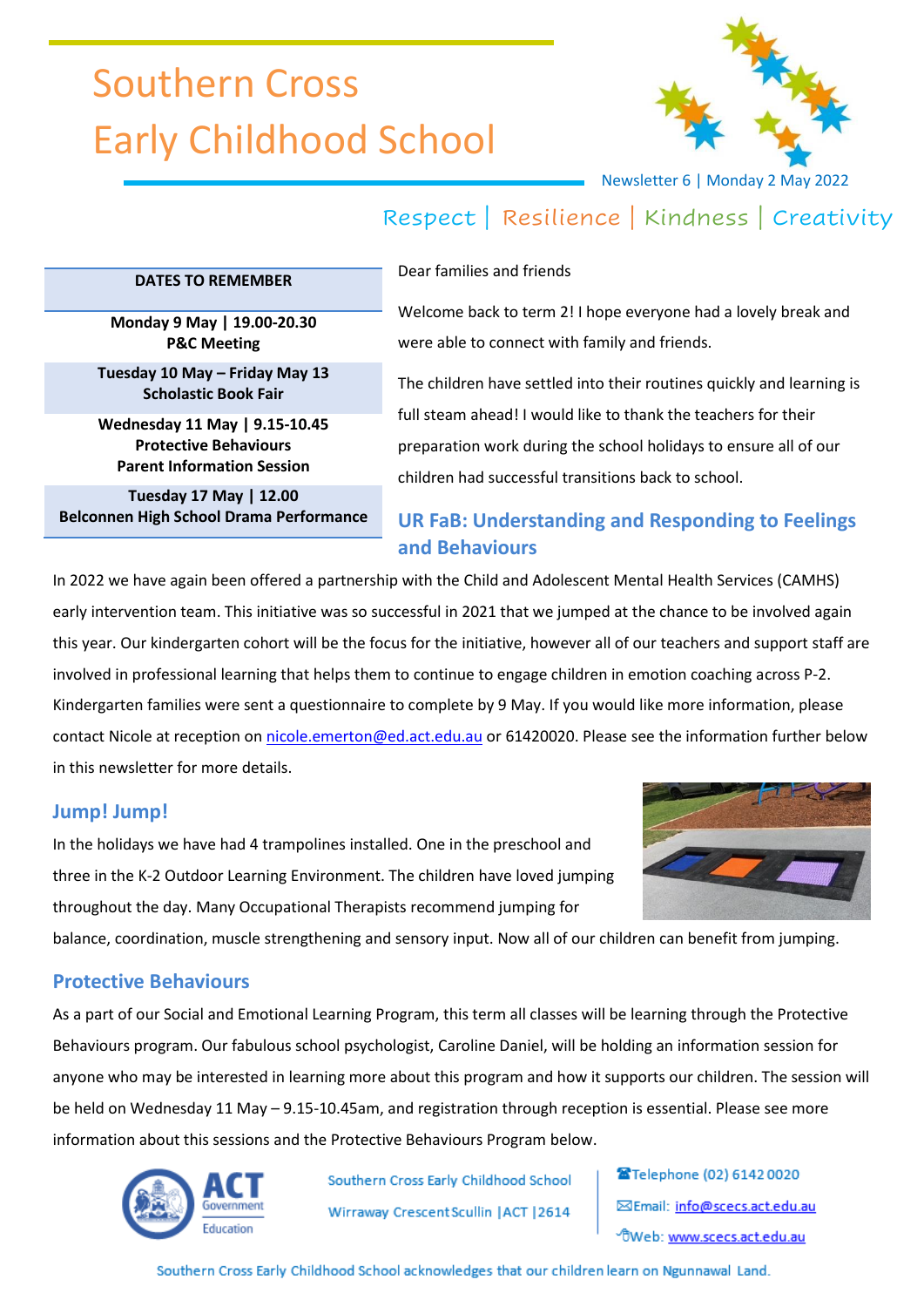## **Bike Shelter**

The Education Directorate are funding a Bike Shelter for our school, so that the children have a large area to park their bikes on Learn to Ride Centre days (bike days). This is a project that was discussed with the Education Directorate many years ago, and has finally come to fruition! The design also includes a ramp for the children to take their bikes safely to the Learn to Ride Centre. A big thanks to our previous Principal, Lyndall Read, for initiating conversations with the Education Directorate. Last week we saw the first plan for the area, which will be up the top of our school, to the left of the main carpark and in and around the flag pole area. Once we have a copy of the plan, we will put up images around the school for you to see. We are very excited to see the finished product and to have all of our children have a dedicated space to keep their bikes secure whilst at school.

## **COVID-19 Changes for Term 2**

Please be aware that our COVID-19 processes will be changing very soon. Communication will be sent out later this week that will outline these changes. For now, we are still using the COVID safe processes that we had in place at the end of term 1.

Thank you so much for your continued patience and support.

Warm regards Kelly

# From Southern Cross

## **Enrolling at Southern Cross Early Childhood School**



30 April 2023? **Enrolments are now open for** Preschool 2023.



Please visit education.act.gov.au to enrol.

The online form is available her[e https://www.education.act.gov.au/public-school-life/enrolling-in-a-public-school](https://www.education.act.gov.au/public-school-life/enrolling-in-a-public-school)

**You do not need to complete a new online enrolment application if your child currently attends** 

**Southern Cross Early Childhood School and you are continuing with us in 2023.**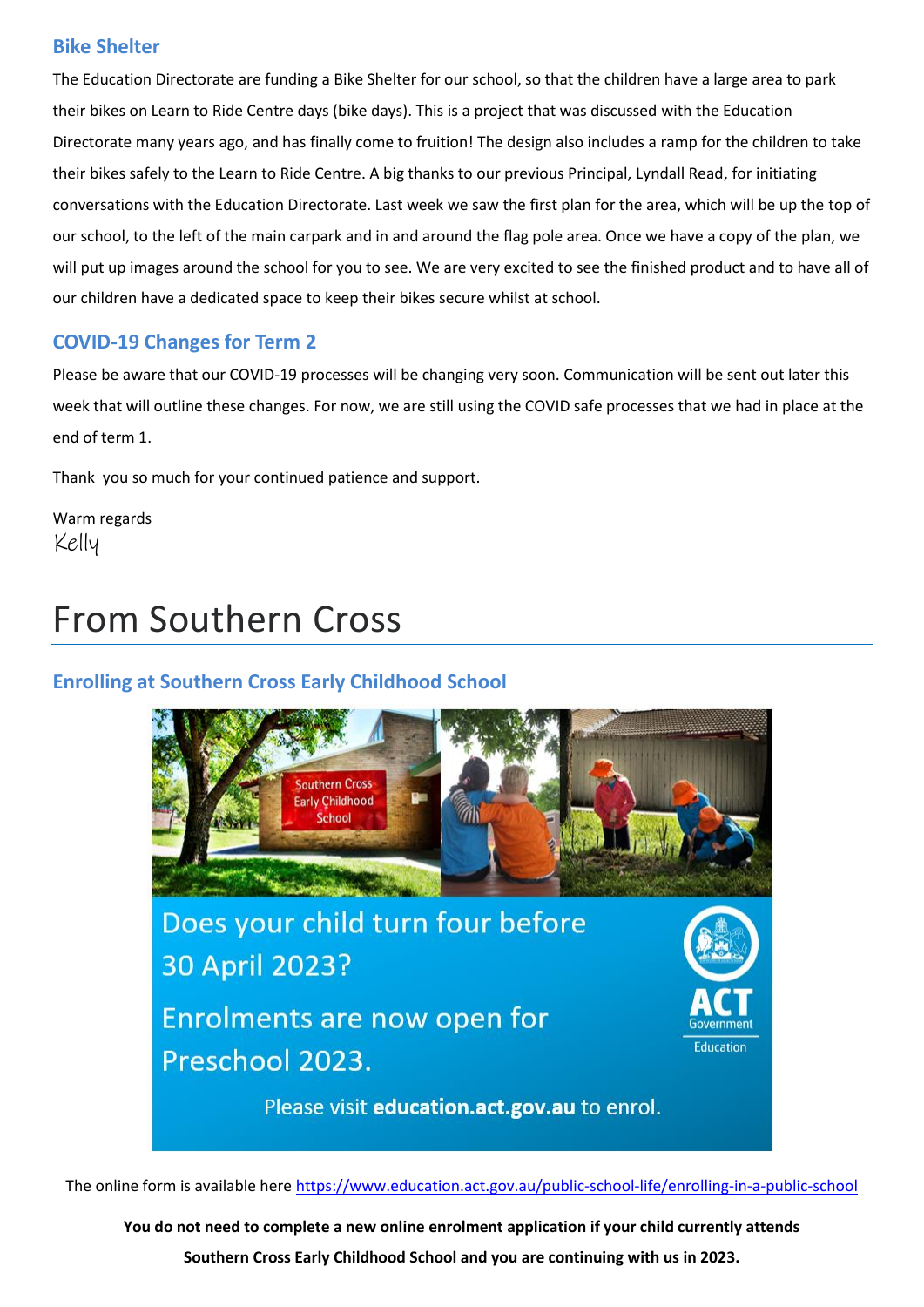## **Protective Behaviours**

Over the next term, children across P-2 are going to be getting smarter about the big idea of personal safety. Protective Behaviours is an education program that provides children and carers with information and strategies on how to identify and deal with unsafe and threatening situations. Protective Behaviours consists of ten lessons which will be taught across the school as part of our social and emotional learning program.

## **Protective Behaviours Topics**

Theme 1: We all have the right to feel safe at all times.

Theme 2: We can talk with someone about anything, no matter what it is.

| Lesson 1                     | Lesson 2                           | Lesson 3                                        | Lesson 4             | Lesson 5                      |
|------------------------------|------------------------------------|-------------------------------------------------|----------------------|-------------------------------|
| Theme 1                      | Theme 1                            | Theme 1                                         | Theme 2              | Theme 2                       |
| Feelings and<br>feeling safe | Recognising early<br>warning signs | Risking on<br>purpose and                       | When to seek<br>help | <b>Networks</b>               |
| Rights of the                | Early warning                      | keeping safe                                    | <b>Secrets</b>       | <b>Networks</b><br>Invitation |
| child                        | signs and safety                   | Different people<br>have different<br>reactions |                      |                               |
| Lesson 6                     | Lesson 7                           | Lesson 8                                        | Lesson 9             | Lesson 10                     |
| Theme 2                      |                                    |                                                 |                      |                               |
| Review networks              | Public and                         | Relationships and                               | Saying no            | Revision of                   |
| Asking for help              | Private                            | personal space                                  | Being assertive      | themes and<br>concepts        |
| Persistence                  | Safe and unsafe<br>touches         |                                                 |                      |                               |

If you would like to find out more about the Protective Behaviours program, please ask your teacher or come along to our information session on Wednesday 11 May (week 3), 9.15-10.45am.

Please RSVP: Nicole Emerton – [nicole.emerton@ed.act.edu.au](mailto:nicole.emerton@ed.act.edu.au) – 6142 0020.

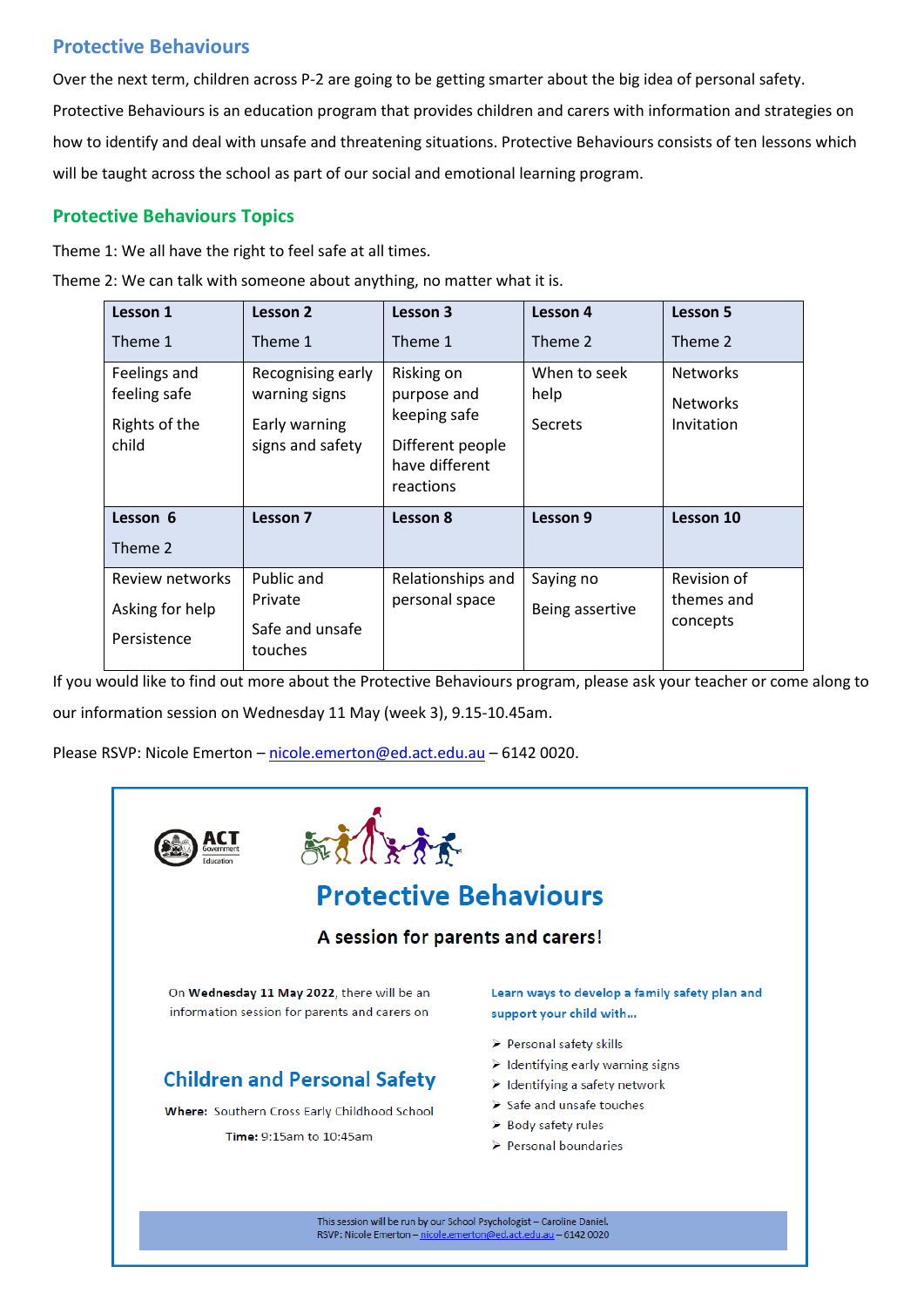## **UR FaB: Understanding and Responding to Feelings and Behaviours**

## **UR FaB**

Understanding and Responding to Feelings and Behaviours Program in Schools

Child and Adolescent Mental Health Services

#### Hello from the UR FaB team,



Southern Cross is taking part in the UR FaB mental health early intervention program. UR FaB is a partnership between the ACT Child and Adolescent Mental Health Service (CAMHS) and the Education Directorate. The program is staffed by health professionals from the CAMHS Childhood Early Intervention Program who specialise in early emotional and social development.

The program aims to support children who are struggling to manage their strong emotions and behaviours. Previous research has shown that helping families and schools work together in the early years can have positive results for children both in their classroom and the wider world. The program specifically focuses on developing children's understanding about their emotions and behaviours and how to manage them, as well as to improve social skills and friendship skills.

UR FaB will be in your school setting up in Term 2, with a small group program being run in Term 3 for some families and children in Kindergarten. Families involved in the program will take part in a 2 hour weekly intensive small group. The program involves both a child group and parent group, followed by an hour with parents and children together. Activities of the program are fun for children and provide an opportunity to practice and rehearse the skills learnt. You may also find us running fun classroom-based activities in some classes.

We look forward to running our program at your school. Further information for kindergarten parents, including a questionnaire, was sent home in week 1. If you would like more information on the program please contact the team via email to [CHS.CAMHSCEIP@act.gov.au.](mailto:CHS.CAMHSCEIP@act.gov.au)



**Canberra Health Services** 

**PO Box 11 WODEN ACT 2606 | phone: (02) 6244 2222 |** [www.health.act.gov.au](http://www.health.act.gov.au/)

## **Belconnen High School Drama Performance**

#### **Tuesday 17 May – 12.00pm**

Year 9 and 10 students from Belconnen High School will be performing at Southern Cross as part of their Drama curriculum. The students will create and present a performance to reflect on the Harmony Day message of celebrating Australia's cultural diversity. Through the performance they will be highlighting diversity, inclusivity and respect using well-known fairy-tales with an emphasis on kindness and how to be kind to each other.

> Harmony Week celebrates Australia's cultural diversity. It's about inclusiveness, respect and a sense of belonging for everyone.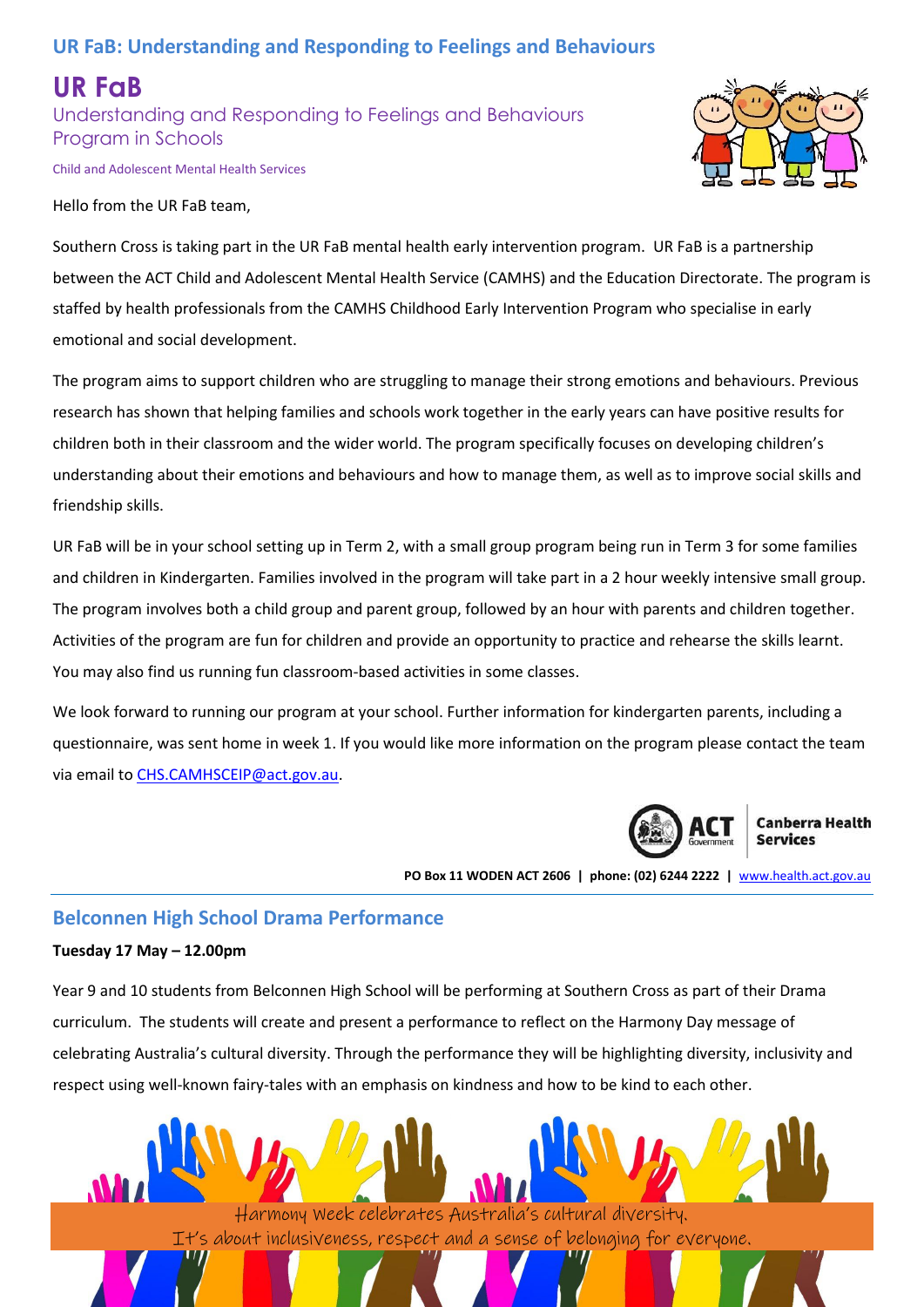## **Scholastic Book Fair**

Scholastic Book Fair is coming to Southern Cross Early Childhood School week 3 this term. Children will come to the

library with their class to look through the exciting options available. They will complete their **'Wish List'** which will be sent home to families with the online payment details. Families will pay for any books they wish to purchase online or by sending in the correct cash with their child. We will then deliver the books to the children in their classroom to bring home. If the book is sold out from the stock at school, we will place a back order and let families know. Books will be on display Tuesday 10 May – Friday 13 May. **Final day for ordering is Friday 21 May.**



Further information will be sent home in week 3 with details on this process.

A percentage of sales from Schoalstic Book Fair is rewarded to the school which allows us to purchase further bokks and resources from Scholastic.

## **Paint and Play Returns to Southern Cross**

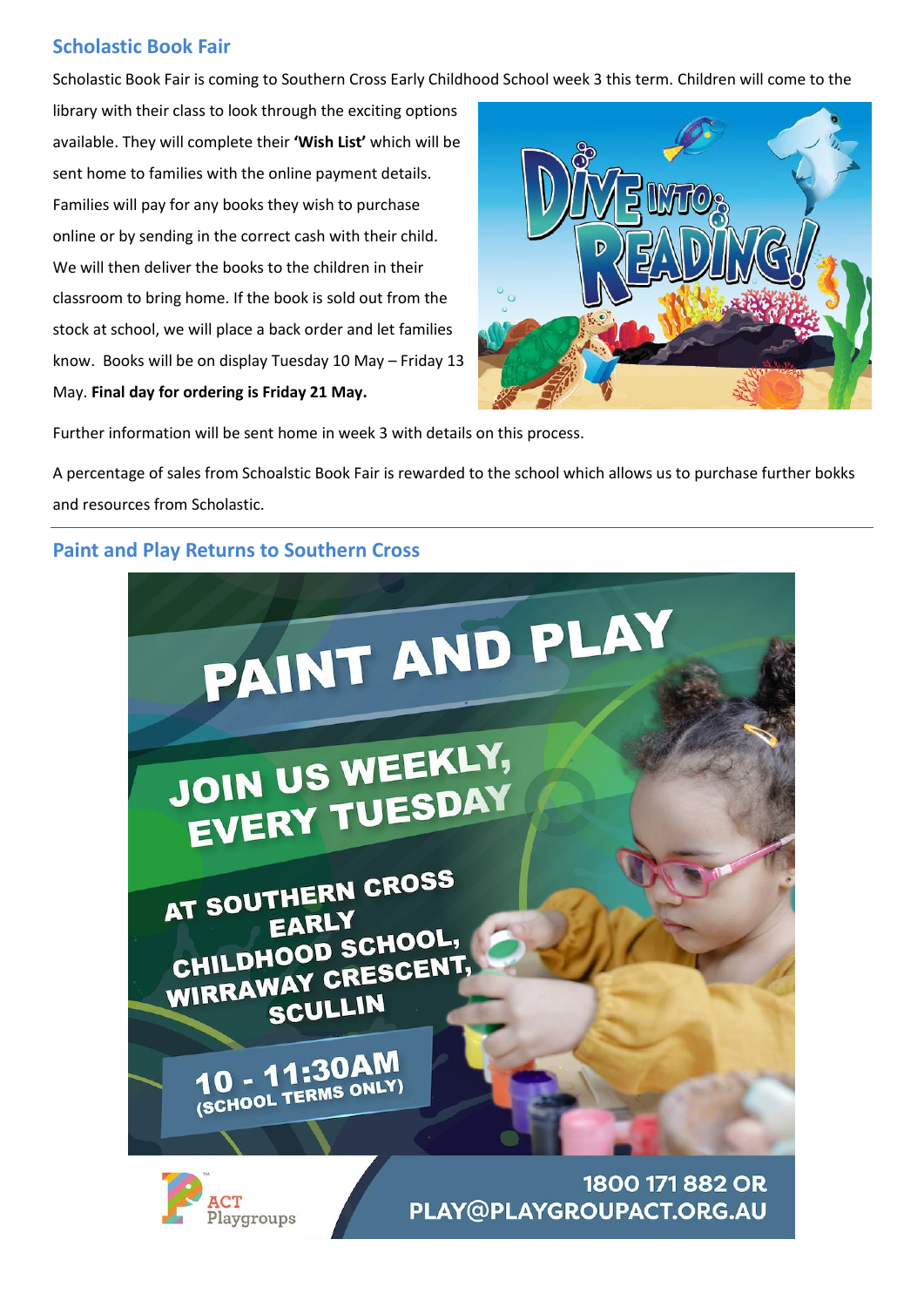## **Wet/Dry Bag Fundraiser**

Once again, we are teaming up with Mama's Natural Magic for another round of Wet Dry Bags as a fundraiser for the service. Wet Dry Bags are used in place of plastic bags at the service for children's wet/soiled clothing. It is a far more sustainable option to plastic bags, as they can simply be washed and reused repeatedly. As a parent, I own several and have them hanging on my daughters school bag, one in the car with spare clothes in it, one in her swimming lesson bag, and a spare one for wherever else we need them. Any dirty clothes she accumulates throughout the day get placed in here, and then it all comes home to



be washed. 20% of each bag purchased comes directly back to the service to be able to purchase resources for the children.

When you place your order, please be sure to use the code **SCULLIN4.** This will ensure the fundraising code is active for the centre, and we receive 20% of all sales to spend directly on resources for the children. Orders close **Friday 20 May**, so be sure to get in before then!

To order:

- 1. Visit Mama's Natural Magic at [https://mamasnaturalmagic.com.au/fundraiser/](https://aus01.safelinks.protection.outlook.com/?url=https%3A%2F%2Fmamasnaturalmagic.com.au%2Ffundraiser%2F&data=05%7C01%7C%7Cfa528f7990634428811e08da2bdb5c96%7Cf1d4a8326c2144759bf48cc7e9044a29%7C0%7C0%7C637870519158631371%7CUnknown%7CTWFpbGZsb3d8eyJWIjoiMC4wLjAwMDAiLCJQIjoiV2luMzIiLCJBTiI6Ik1haWwiLCJXVCI6Mn0%3D%7C3000%7C%7C%7C&sdata=7o0mnctEjwXihAGe5QaGnNuBYMGDa8CZFXdfT%2BpClR0%3D&reserved=0)
- 2. Select which bags you would like to purchase and add to cart
- 3. Enter the code **SCULLIN4** into the coupon code box at the checkout
- 4. Ensure your child's name and classroom name into the order note section.

# Southern Cross P&C

Welcome to Term 2! We hope everyone had a great break over the Easter holidays. We have an exciting term ahead of us now that COVID restrictions are easing. We look forward to hosting more events to bring our school and families together.

We hope that everyone is enjoying the new school trampolines! Thanks to Kelly and staff for working hard to install these exciting new play spaces for our children! The P&C is proud to say that funds raised from the Walkathon in 2021 helped contribute to the purchase of one of these trampolines.

### **Term 1 PJ day!**

Thanks to families for supporting Pyjama Day at school last term! The children and the teachers looked like they had a ball attending classes in their PJs. We raised \$278 in gold coin donations which will be used to support other activities during the year.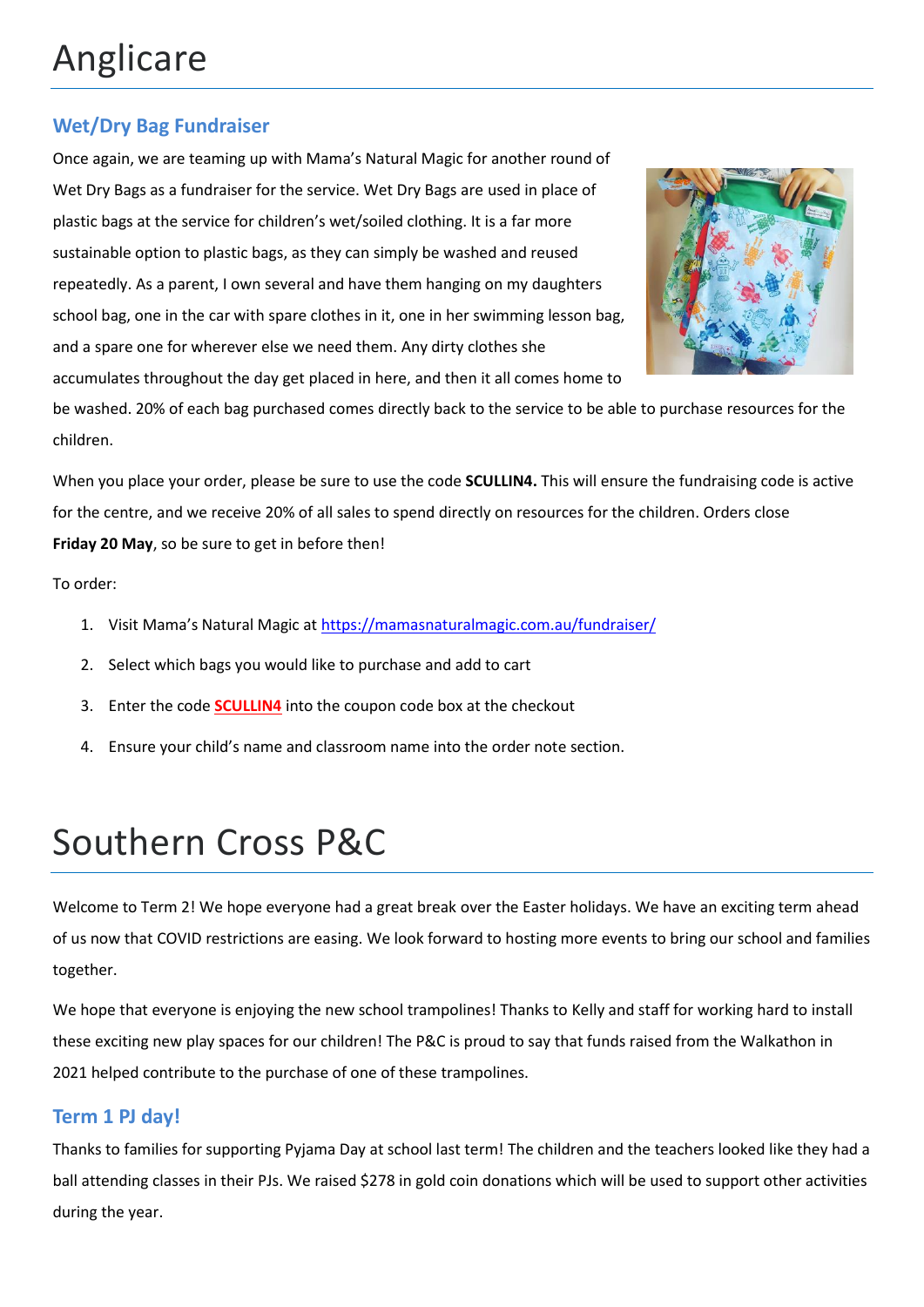## **P&C Meeting**

The next P&C meeting will be held on Monday 9 May (Week 3) at the School Staff room at 7pm. Please join us if you can- we'd like to hear your ideas on what activities you would like to see throughout the year.

### **Movie Night**

We are hopeful that we will hold a movie night this term- if so it will likely be Friday 24 June (Week 9) in the school hall. We'll work through COVID requirements with Kelly over the next few weeks and provide further information.

## **Election Polling**

Southern Cross Early Childhood School will be a polling place on Election Day- Saturday 21 May. Please consider voting here- we are hoping to hold democracy sausage sizzle and cake stall amongst other things. In past years this has been one of the most successful fundraising opportunities for the P&C and funds raised have gone back into supporting the school. We will need volunteers for this event if it goes ahead, please consider helping out. We use the Sign Up platform to seek volunteers so keep an eye out for further information once we know more.

#### **Pie Drive**

Last year we hosted a very successful pie drive with two local businesses- this raised funds for both Anglicare and SCECS while supporting local business during last years COVID lockdown. We are looking into organising another pie drive this term, so stay tuned for further information.

#### **Tea Towels**

We have a limited amount of 2021 tea towels still available! Please help us finish the sale of these mementos. Email us if you would like to purchase one at [scecspandc@gmail.com](mailto:scecspandc@gmail.com)

Thanks

Patty and Katherine P&C Co-Presidents

## Community Information

### **ACT Nutrition Support Service**

#### **Child-friendly mealtimes**

How and where children eat is just as important as what they eat. Try these tips to help create positive mealtimes at home -

#### **Eat together**

Whether at home or in a childcare setting, eating together helps children try different food types and textures especially when they see their family, peers and carers enjoying them.

#### **Make mealtimes enjoyable**

Keep calm and remember the division of responsibility 'Parents and

carers provide the food; children decide how much and whether they eat at all'.